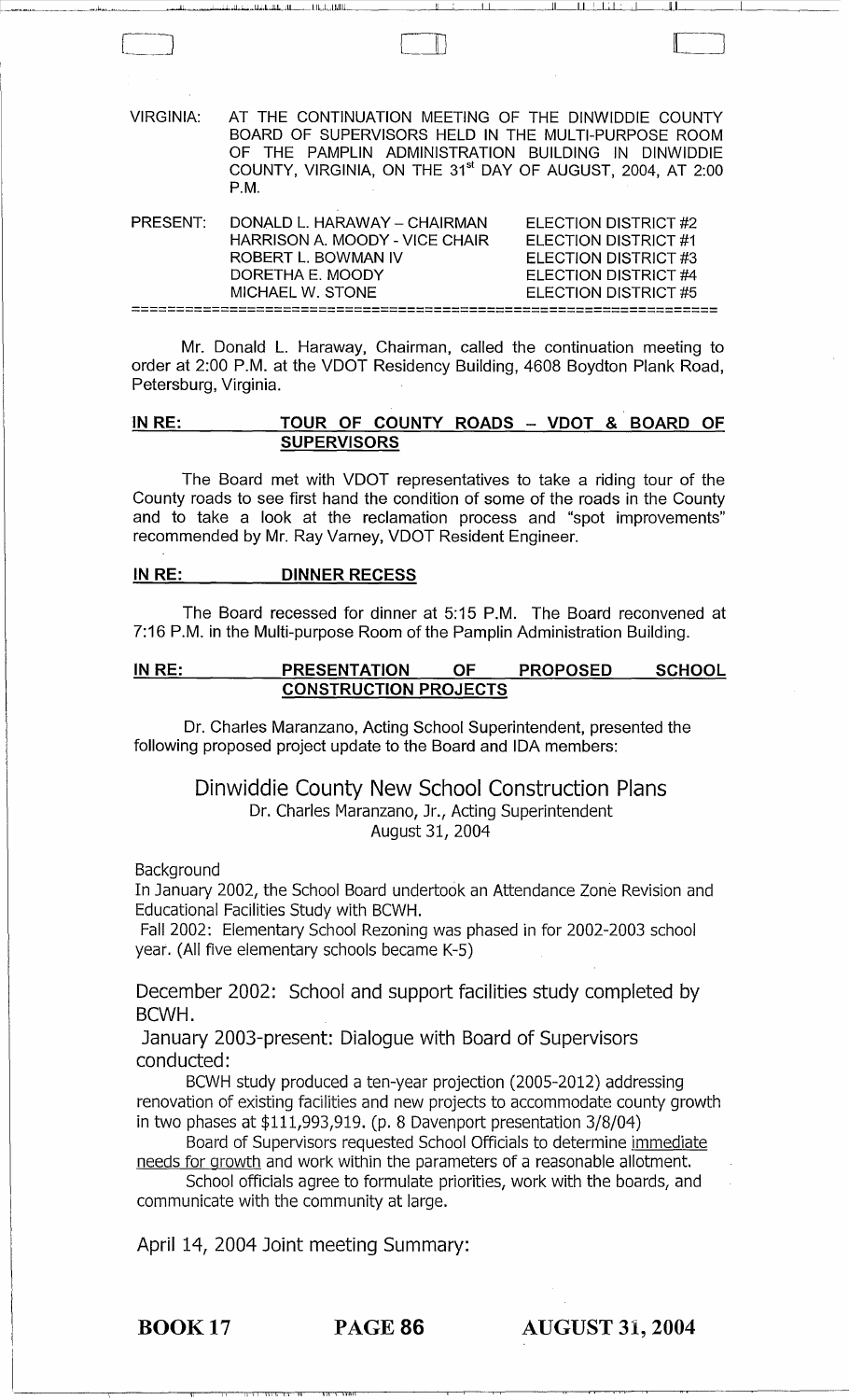Consensus developed regarding Davenport & Company's recommendations for Capital Funding.

- 1. \$55 million maximum identified.
- 2. County seeks information on different types of bond issues.
- 3. Joint Boards agree to move forward with project needs.
- 4. Schools agree to move forward with plans to inform and involve stakeholders in planning process.

### Background information on county growth and facilities use: **September 2004** Community Report



|                          | AGING FACILTIES                |                 |
|--------------------------|--------------------------------|-----------------|
| Original<br>Construction | <b>Current Educational Use</b> | Years in Use    |
| 1936                     | Midway Elementary School       | 68              |
| 1939                     | Dinwiddie Elementary School    | 65              |
| 1954                     | Dinwiddie Middle School        | 50              |
| 1964                     | Dinwiddie County High School   | 40              |
| 1968                     | Rohoic Elementary School       | 36              |
| 1972                     | Southside Elementary School    | 32 <sup>°</sup> |
| 1980                     | Sunnyside Elementary School    | 24              |

BOOK 17 PAGE 87 AUGUST 31, 2004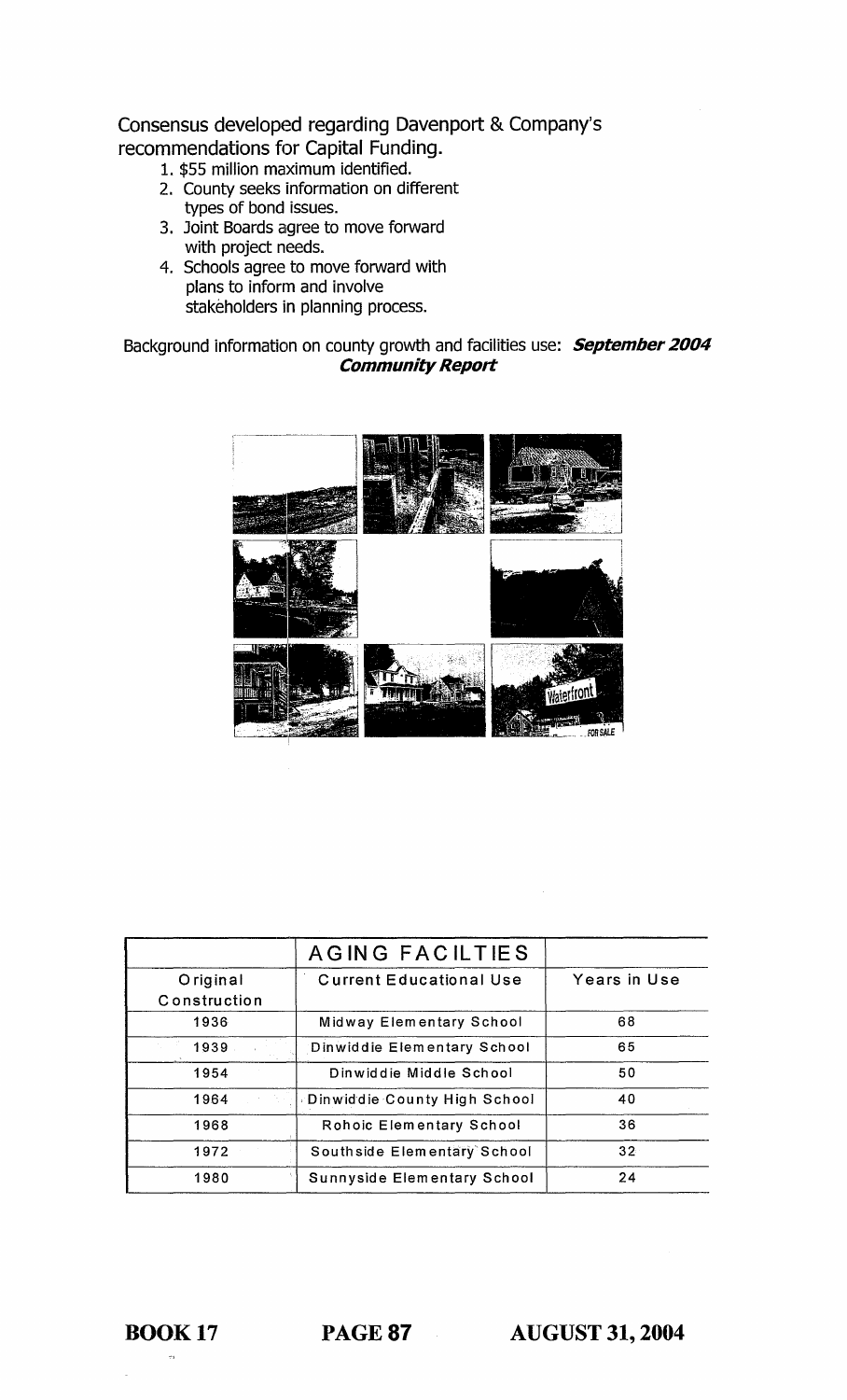

Ľ

 $\left\lceil$ 



**BOOK 17** 

**AUGUST 31, 2004**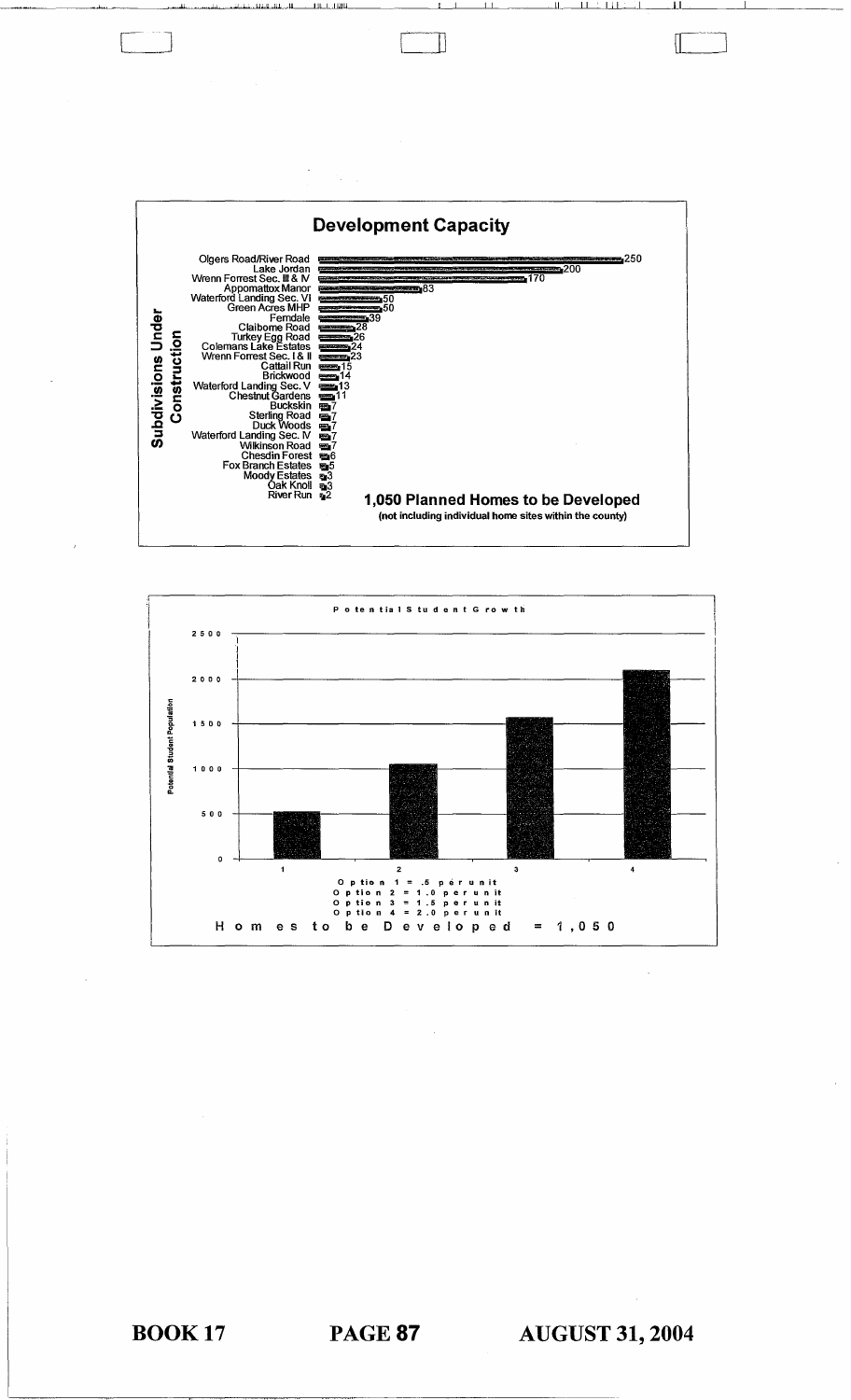Population of Dirwiddie County



### DINWIDDIE COUNTY PUBLIC SCHOOLS Capacity VS, Enrollment By School Septem ber 30, 2003

| School               | <b>Building Capacity Total Enrollment</b> |      |
|----------------------|-------------------------------------------|------|
| Dinwiddie Elementary | 650                                       | 366  |
| Midway Elementary    | 475                                       | 369  |
| Southside Elementary | 550                                       | 405  |
| Sunnyside Elementary | 350                                       | 297  |
| Rohoic Elementary    | 350                                       | 520  |
| Dinwiddie Middle     | 900                                       | 1182 |
| Dinwiddie High       | 1100                                      | 1332 |

BOOK 17 PAGE 88 **AUGUST 31,2004** 

 $\hat{\sigma}(\hat{x}) = \hat{x}$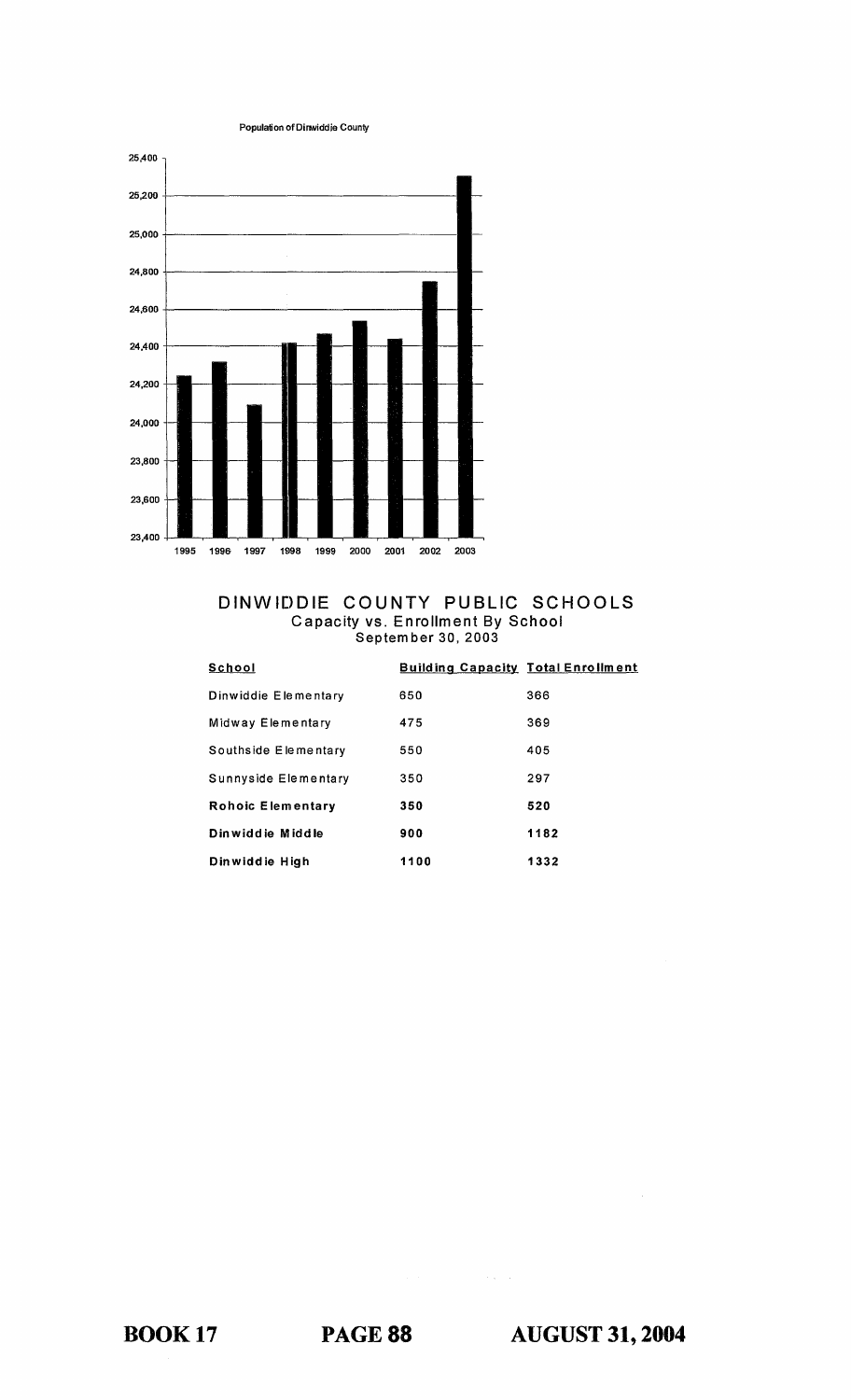

 $\mathbb T$ 

 $\mathbb T$ 

PROJECTED EXPENDITURE SUMMARY FOR \$55 MILLION BOND

| New Elementary (700)                                                        | 11 M           |   |
|-----------------------------------------------------------------------------|----------------|---|
| New High School                                                             | 40             | M |
| <b>Move Middle to High School</b><br>(Conversion)                           | 3 M            |   |
| Dinwiddie Middle School<br>(Conversion to Educational<br>Services Facility) | 1              | м |
|                                                                             | 5 <sub>5</sub> | M |

DOES NOT INCLUDE :<br>CIP – Southside<br>CIP – Sunnyside<br>CIP – Rohoic<br>Midway Addition

**BOOK 17** 

### **PAGE 88**

**AUGUST 31, 2004**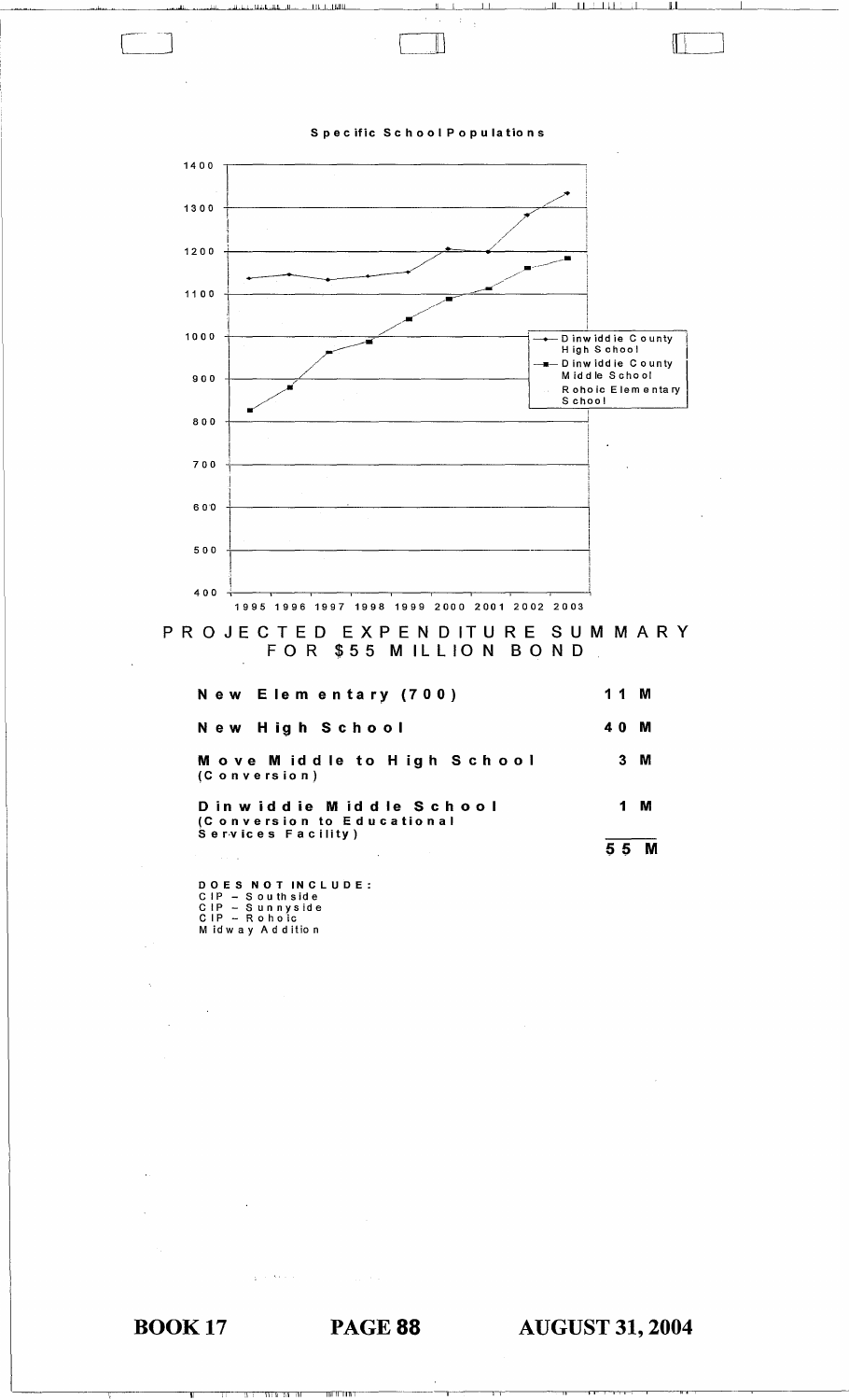

Planning progress update:

Two separate RFP's written.

Two committees established and convened with school and county representation.

Proposals reviewed, eight finalists selected for interviews.

Interviews conducted for both elementary and secondary projects.

Additional progress:

Architectural contractual negotiations began.

Land acquisition team formed.

Elementary and Secondary sites identified and visited.

Interviews with landowners conducted (ongoing to date). Appraisals of land in progress.

Next steps:

Joint action of Board of Supervisors, Industrial Development Authority required; School Board resolution pending. Timeline and planning guide developed for construction of elementary school. Middle and High School to follow ASAP.

### IN RE: UPDATE ON RATINGS & BOND INSURANCE

Mr. David Rose with Davenport presented the following update on the ratings and bond insurance:

Briefing on Series 2004

BOOK 17 PAGE 89 AUGUST 31, 2004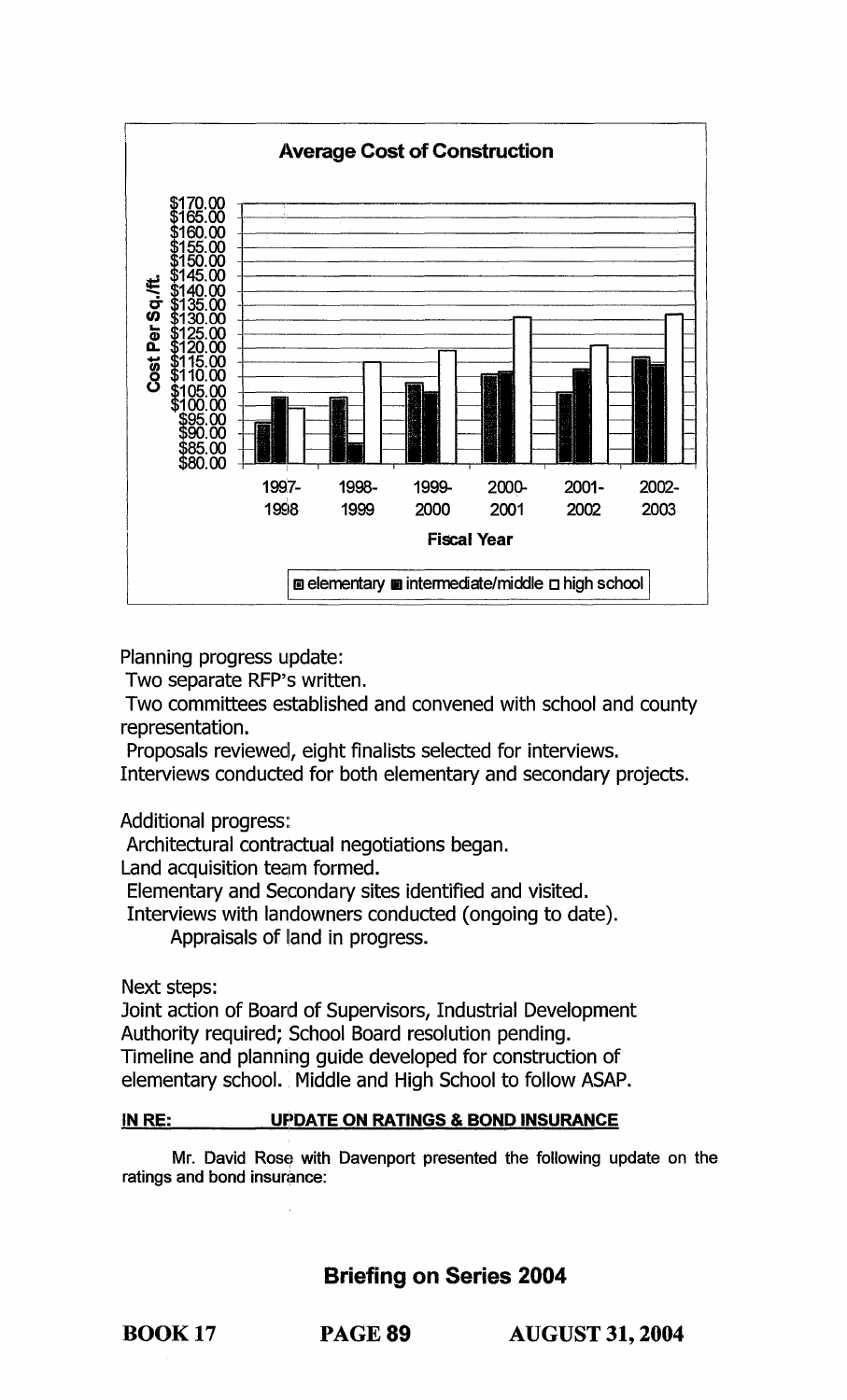

 $Paze2$ 

| <b>SOURCES AND USES OF FUNDS</b> |                                     |                                     |                                       |
|----------------------------------|-------------------------------------|-------------------------------------|---------------------------------------|
|                                  | Rating<br>Agencies<br>(Sprime 2004) | <b>Insured</b><br>Approach<br>(AAA) | Non-Insured<br>Approach<br>(A Rated). |
| <b>Amount Issued</b>             | \$58,980,000                        | \$56,115,000                        | \$58,415,000                          |
| Less:                            |                                     |                                     |                                       |
| <b>Bond Insurance</b>            | (380,000)                           | (500,000)                           | 0                                     |
| <b>Cost of Issuance</b>          | (615,000)                           | (615,000)                           | (615,000)                             |
| Debt Service Reserve Fund        | (2,985,000)                         | ு                                   | (2,800,000)                           |
| Construction Amount to Schools   | \$55,000,000                        | \$55,000,000                        | \$55,000,000                          |

Page 3

 $\mathcal{O}(\mathcal{O}_\mathcal{A})$  . The  $\mathcal{O}_\mathcal{A}$ 

**BOOK 17** 

ı

**PAGE 89**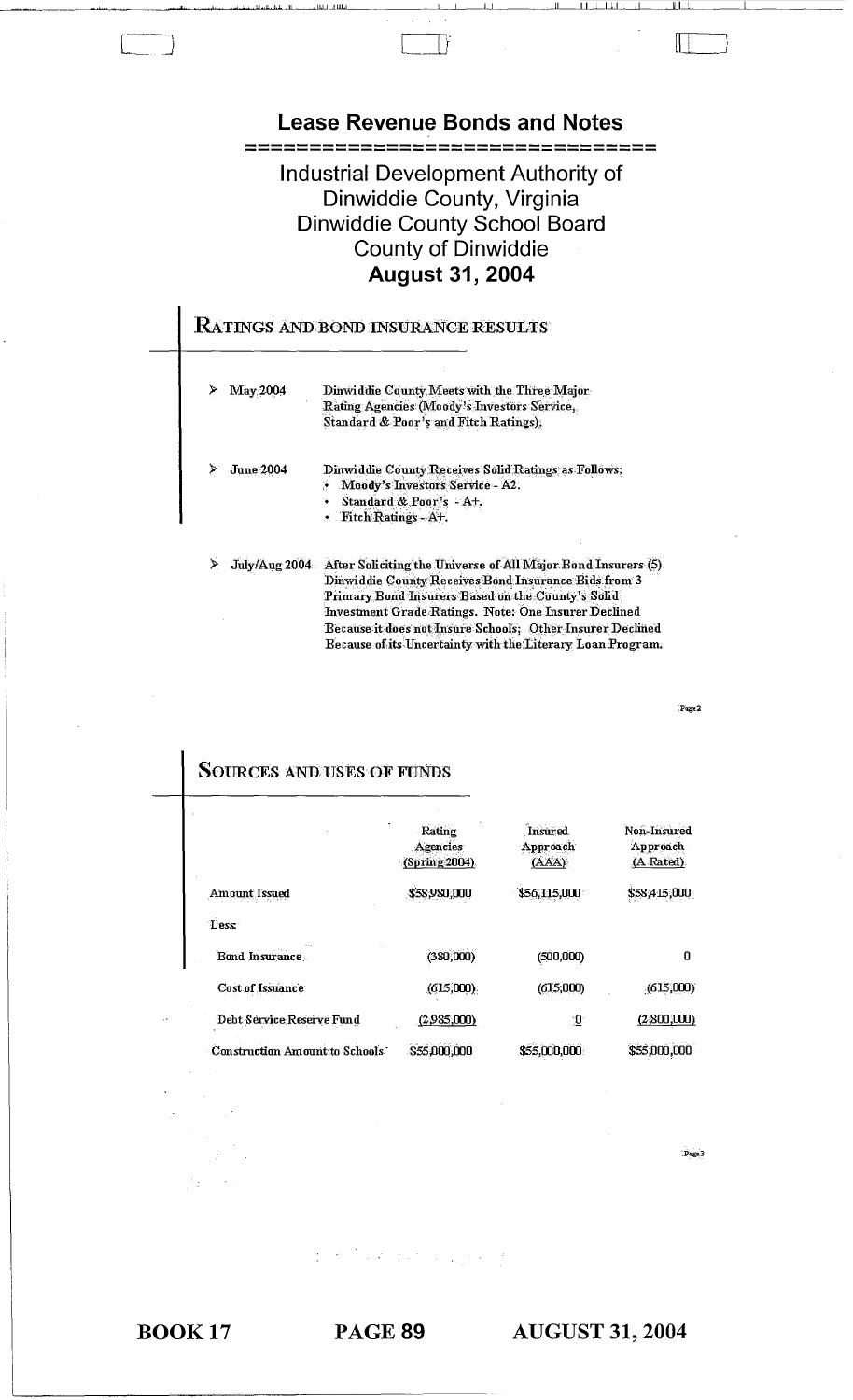## COSTS OF ISSUANCE

|                                                       | Amount    |
|-------------------------------------------------------|-----------|
| <b>Rond Counsel</b>                                   | \$90,000  |
| Rating Agencies, Underwriter's Counsel, Trustee, Misc | 95,000    |
| Davenport - Hourly Fee                                | 220,000   |
| Underwriting                                          | 210,000   |
| Total Cost of Issuance                                | \$615,000 |

Page 4

# COMPARATIVE ALL-IN COSTS OF EACH OPTION

|                             | Rating        | Insured      | Non-Insured   |
|-----------------------------|---------------|--------------|---------------|
|                             | Agencies      | Approach     | Approach      |
|                             | (Spring 2004) | (AAA)        | (A Rated)     |
| Amount Issued               | \$58,980,000  | \$56,115,000 | \$58,415,000  |
| Total Debt Service          | \$106,100,000 | \$96,100,000 | \$104,300,000 |
| Average Annual Debt Service | \$2,930,000   | \$2,700,000  | \$2,875,000   |
| <b>True Interest Cost</b>   | 5.50%         | 487%         | 5.11%         |

Page 5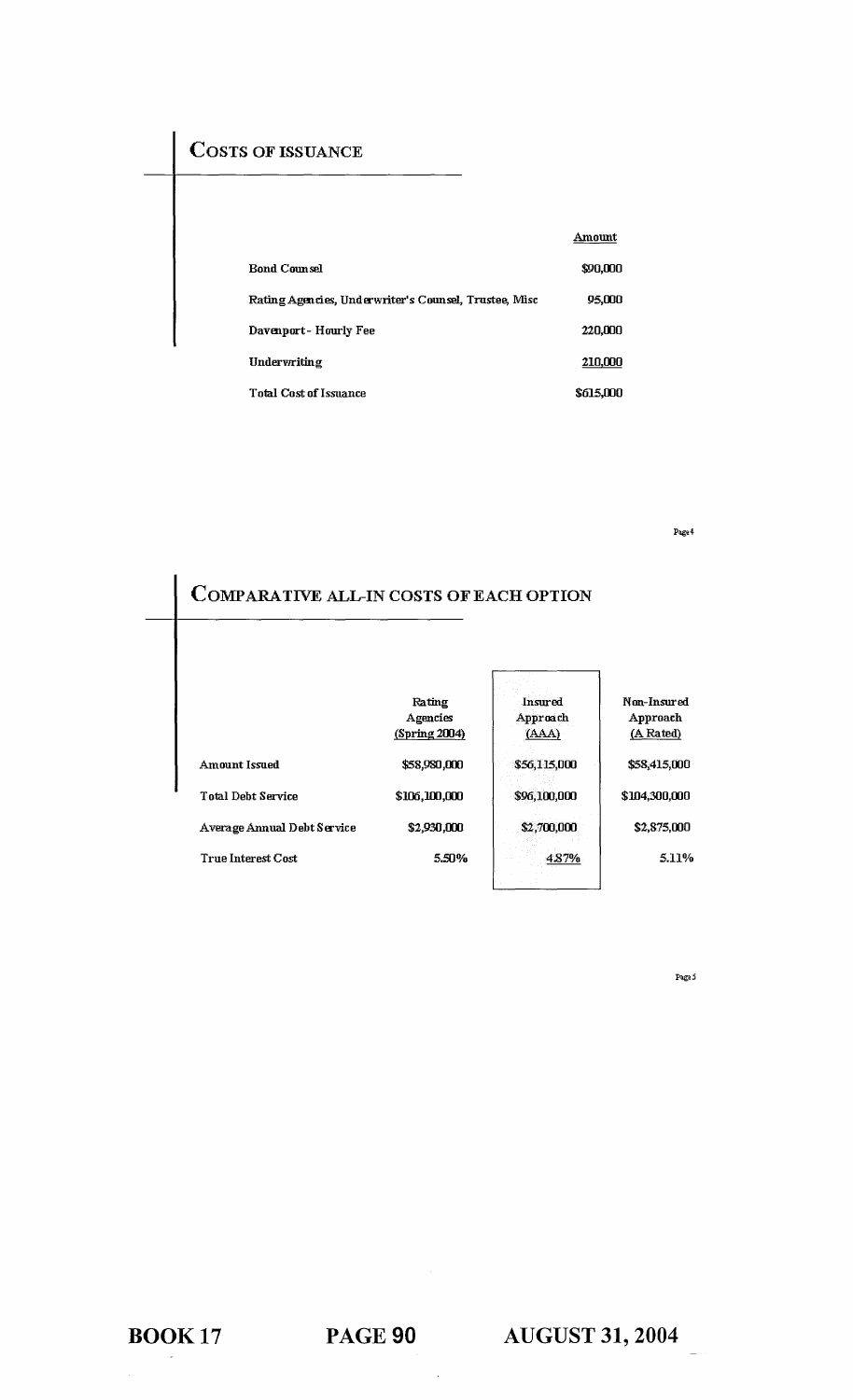|                                       | 23. J                                    |
|---------------------------------------|------------------------------------------|
| ۶<br><b>August 31, 2004</b>           | Joint Meeting - IDA, County and School   |
|                                       | <b>Boards. Documents and Parameters</b>  |
|                                       | <b>Resolution Approved.</b>              |
| ≻<br>Aug $31 -$ Sépt $9$              | • Preliminary Official Statement (POS)   |
|                                       | <b>Finalized.</b>                        |
| $\blacktriangleright$<br>September 10 | • POS Printed and Mailed.                |
| ≻<br>September 21                     | • Pricing and Sale of Bonds.             |
|                                       | • County Board of Supervisors Meeting to |
|                                       | <b>Sign Bond Purchase Agreement.</b>     |
| October 6                             | · Closing and Investment of Funds.       |

Page6

#### IN RE: ADOPTION OF RESOLUTION FOR \$55 MILLION DOLLAR **BOND ISSUE - SCHOOL CONSTRUCTION**

Mr. Daniel Siegel, County Attorney, stated the resolutions for the bond issues were sent to all the members of the School Board, IDA, and Board of Supervisors and if they had any questions he would be happy to answer them. If not, the Board should adopt the resolution for the \$55 million for the school construction bond issue.

Upon motion of Mr. Moody, Seconded by Ms. Moody, Ms. Moody, Mr. Stone, Mr. Bowman, Mr. Moody, Mr. Haraway, voting "Aye", the following resolution was adopted.

### **RESOLUTION OF THE BOARD OF SUPERVISORS** OF DINWIDDIE COUNTY, VIRGINIA

WHEREAS, the Board of Supervisors of Dinwiddie County, Virginia (the "Board of Supervisors") desires the Industrial Development Authority of Dinwiddie County, Virginia (the "Authority") to issue its lease revenue notes and bonds to finance for Dinwiddie County, Virginia (the "County") the acquisition, construction and equipping of a new elementary school to be located in the northern portion of the County (the "New Elementary School") and a new high school (the "New High School") and various other projects (the "New Projects") and to advance refund the Authority's outstanding lease revenue bonds, Series 1999B in an outstanding amount of \$545,000 (the "1999B Refunded Bonds") which financed the acquisition, construction and equipping of certain improvements and renovations to County's schools and related facilities including the Dinwiddie Elementary School and various other capital projects on real property owned by the Dinwiddie County School Board (the "School Board") located in the County; and

WHEREAS, the Board of Supervisors will request the Authority to issue, offer and sell its (i) lease revenue notes in an amount of \$15,000,000 (the "2004A Notes") to provide interim monies pending funding of a loan from the Literary Fund of the Commonwealth of Virginia for the financing of a portion of the New Projects and

**BOOK 17** 

PAGE 90

**AUGUST 31, 2004**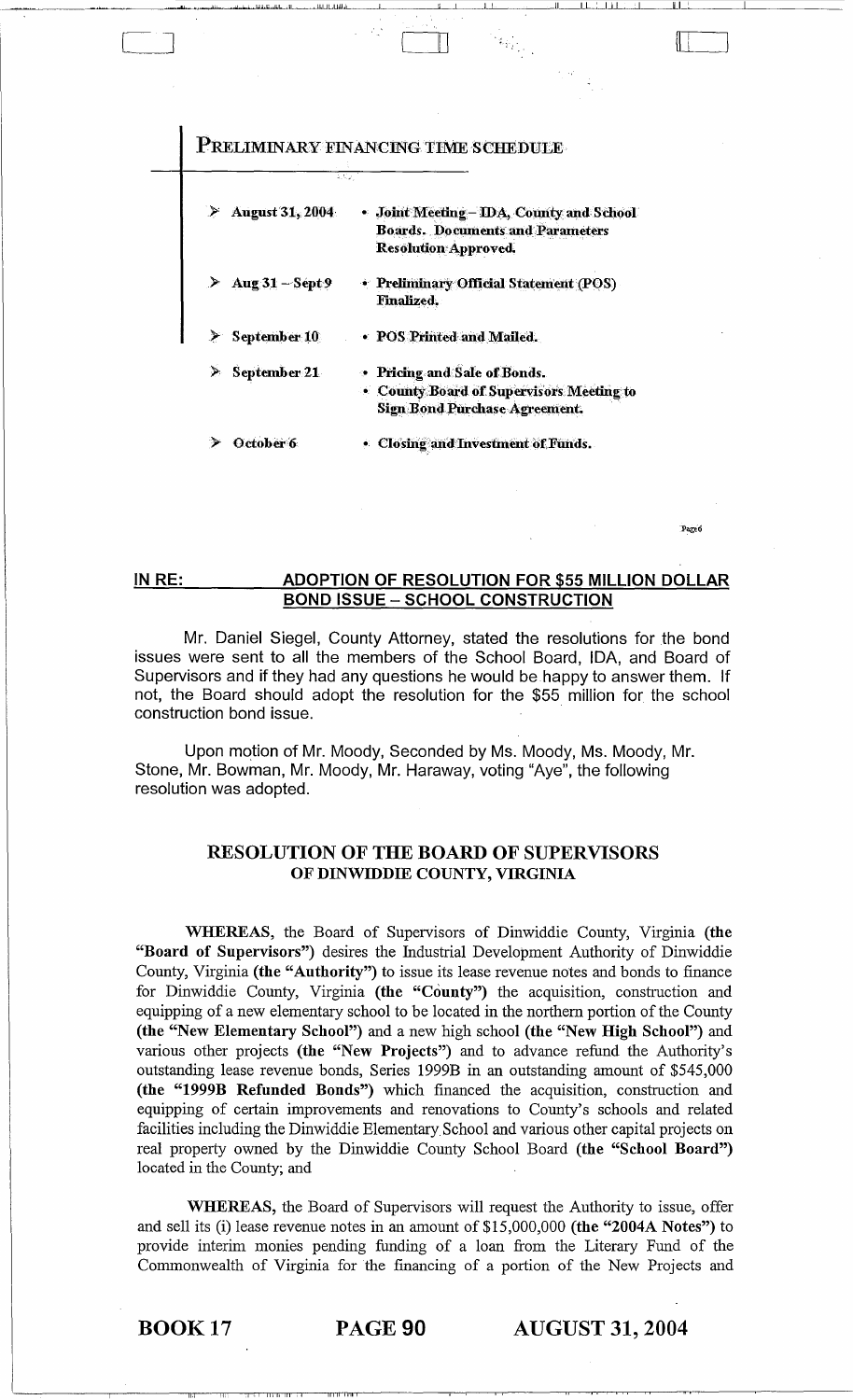(ii) additional lease revenue and refunding bonds in an amount up to \$43,000,000 (the "2004B Bonds", together with the 2004A Notes, the "2004 Obligations") to refund the 1999B Refunded Bonds and to finance the remaining portion of the New Projects and which issuance of 2004 Obligations by the Authority would not create debt of the County for purposes of the Virginia Constitution; and

WHEREAS, there have been presented to this meeting drafts of the following documents (the "Documents") which the Authority proposes to execute based on the request of the County to carry out the transactions described above, copies of which shall be filed with the records of the Authority:

- (a) an Amended Ground Lease between the Authority and the Dinwiddie County School Board (the "School Board") conveying to the Authority a leasehold interest in the School Property (as defined below) (including properties on which the New Projects will be located), which has been acknowledged and consented to by the County (the "Amended Ground Lease");
- (b) an Amended Financing Lease between the Authority and the County conveying to the County a leasehold interest in the School Property and leasing the School Property to the County (the "Amended Financing Lease");
- (c) a Supplemental Indenture of Trust between the Authority and SunTrust Bank, as the Trustee (the "Trustee"), pursuant to which the 2004 Obligations are to be issued, including the fonn of the 2004 Obligations, which are to be acknowledged and consented to by the County (the "Supplemental Indenture");
- (d) an Amended Assignment of Rents and Leases between the Authority and the Trustee, assigning to the Trustee certain of the Authority's rights under the Amended Financing Lease and Amended Ground Lease, which is to be acknowledged and consented to by the County (the "Amended Assignment Agreement");
- ( e) an Amended Option Agreement among the County, the School Board and the Authority providing the County and the School Board with the option to purchase the School Property (the "Amended Option Agreement");
- (f) an Escrow Agreement between the County, the Authority and SunTrust Bank, as Escrow Agent for the advance refunding of the 1999B Refunded Bonds (the "Escrow Agreement");
- (g) a Bond Purchase Agreement among the Authority, the County and the Underwriter for the purchase of the 2004 Obligations (the "Bond Purchase Agreement"); and
- (h) a Preliminary Official Statement for the offering and sale of the 2004 Obligations (the "Preliminary Official Statement").

### NOW, THEREFORE, BE IT RESOLVED BY THE BOARD OF SUPERVISORS OF DINWIDDIE COUNTY, VIRGINIA:

1. The following plan for refunding the 1999B Refunded Bonds and financing the New Projects and leasing of the New Projects and various other County Schools, consisting of the existing Rohoic Elementary School, the existing Southside Elementary School, the existing Sunnyside Elementary School and the existing Dinwiddie Elementary School

BOOK 17 PAGE 91 AUGUST 31, 2004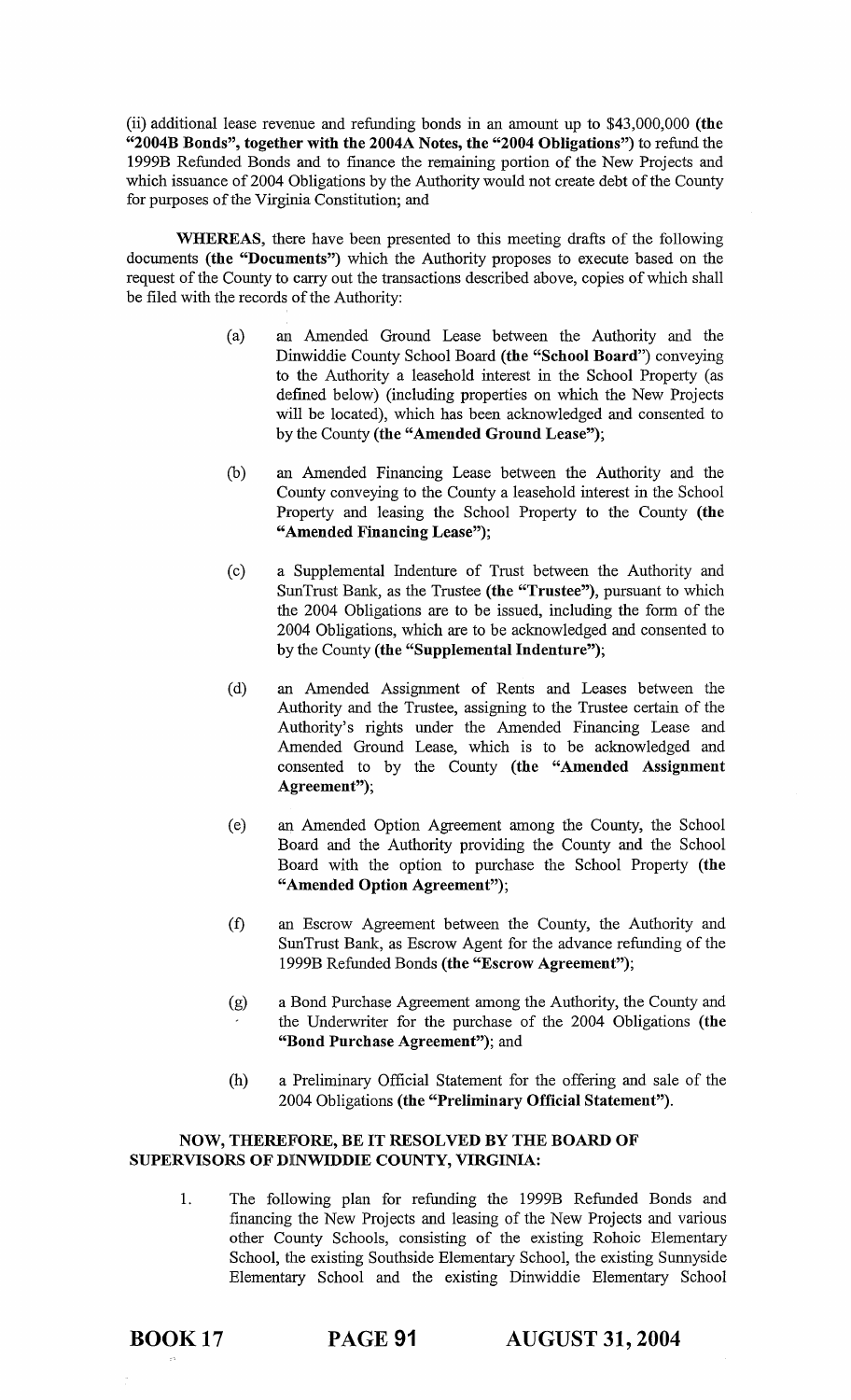**(together, the "School Property")** as described in the preambles above is hereby approved. The Authority will be requested to issue the 2004A Notes in the amount of \$15,000,000 and to use the proceeds there from to provide interim financing for a portion of the New Projects and the 2004B Bonds to provide the financing for the remaining costs of the New Projects in the maximum amount of up to \$43,000,000 and to use the proceeds there from to refund the 1999B Refunded Bonds and for the remaining costs of the New Projects. The New Projects and the School Property will be leased to the Authority under the Amended Ground Lease, and the Authority will lease the New Projects and the School Property to the County pursuant to the Amended Financing Lease. The Authority will also enter into a Supplemental Indenture with Trustee, pursuant to which the 2004 Obligations will be issued, which Supplemental Indenture is to be acknowledged and consented to by the County. The Authority will also enter into the Amended Assignment Agreement whereby the Authority's rights under the Amended Financing Lease and the Amended Ground Lease will be assigned to the Trustee, which Amended Assignment Agreement is to be acknowledged and consented to by the County. The Authority will be requested to lease the New Projects and the School Property to the County for the term of the 2004 Obligations at rents sufficient to pay interest and principal due on the 2004 Obligations, all pursuant to the Amended Financing Lease. The Authority, the County and the School Board will also enter into the Amended Option Agreement providing the County with the option to purchase the New Projects and the School Property. The obligation of the Authority to pay principal and interest on 2004 Obligations will be limited to rent payments received from the County. The obligation of the County to pay rent will be subject to the Board of Supervisors making annual appropriations for such purpose. The 2004 Obligations will be secured by an assignment of the Amended Financing Lease and Amended Ground Lease and municipal bond insurance **("Bond Insurance")** from MBIA Insurance Corporation **(the "Insurer")** and a surety from the Insurer funding the Debt Service Reserve Fund for the 2004B Bonds to the Trustee for the benefit of the bondholders. If the County exercises its right not to appropriate money for rent payments, the Trustee or the holder of the 2004 Obligations may terminate the Amended Financing Lease or otherwise take possession of the School Property and the New Projects, subject to the terms of the Amended Financing Lease, the Amended Assignment Agreement, the Amended Ground Lease, and the Supplemental Indenture. The Authority, the County and the Underwriter (as defined below) will enter into the Bond Purchase Agreement for the purchase of the 2004 Obligations and a Continuing Disclosure Agreement **(the "Continuing Disclosure Agreement")** for the purpose of assuring compliance with continuing disclosure obligations under Rule 15c2-12. The Authority will also enter into the Escrow Agreement **(the "Escrow Agreement")** with the Trustee as escrow agent, wherein a portion of the proceeds from the Series 2004B Bonds will be used to advance refund the 1999B Refunded Bonds, which is to be acknowledged and approved by the County. The issuance of the Series 2004B Bonds, maturing, whether in serial or term form, approximately thirty years following the issuance date (February 15, 2034) at a per annum interest rate of 5.75% is hereby approved. The issuance of the Series 2004A Notes maturing February 15, 2008 at a per annum interest rate not to exceed 5.00% is hereby approved.

العام بمن المسافرة العام التي تعالى السابقة التي تعالى المسافرة التي تعالى التي تعالى التي تعالى التي تعالى ال<br>التي تعالى التي تعالى التي تعالى التي تعالى التي تعالى التي تعالى التي تعالى التي تعالى التي تعالى التي تعالى

.,

<sup>~</sup>i

2. The Board of Supervisors has selected Sands, Anderson, Marks & Miller as Bond Counsel, and in connection therewith, Davenport & Company, LLC as the Underwriter for the purchase of the 2004 Obligations, and the Authority is hereby requested to designate the Underwriter and Bond Counsel as such.

BOOK 17 PAGE 91 **AUGUST 31, 2004**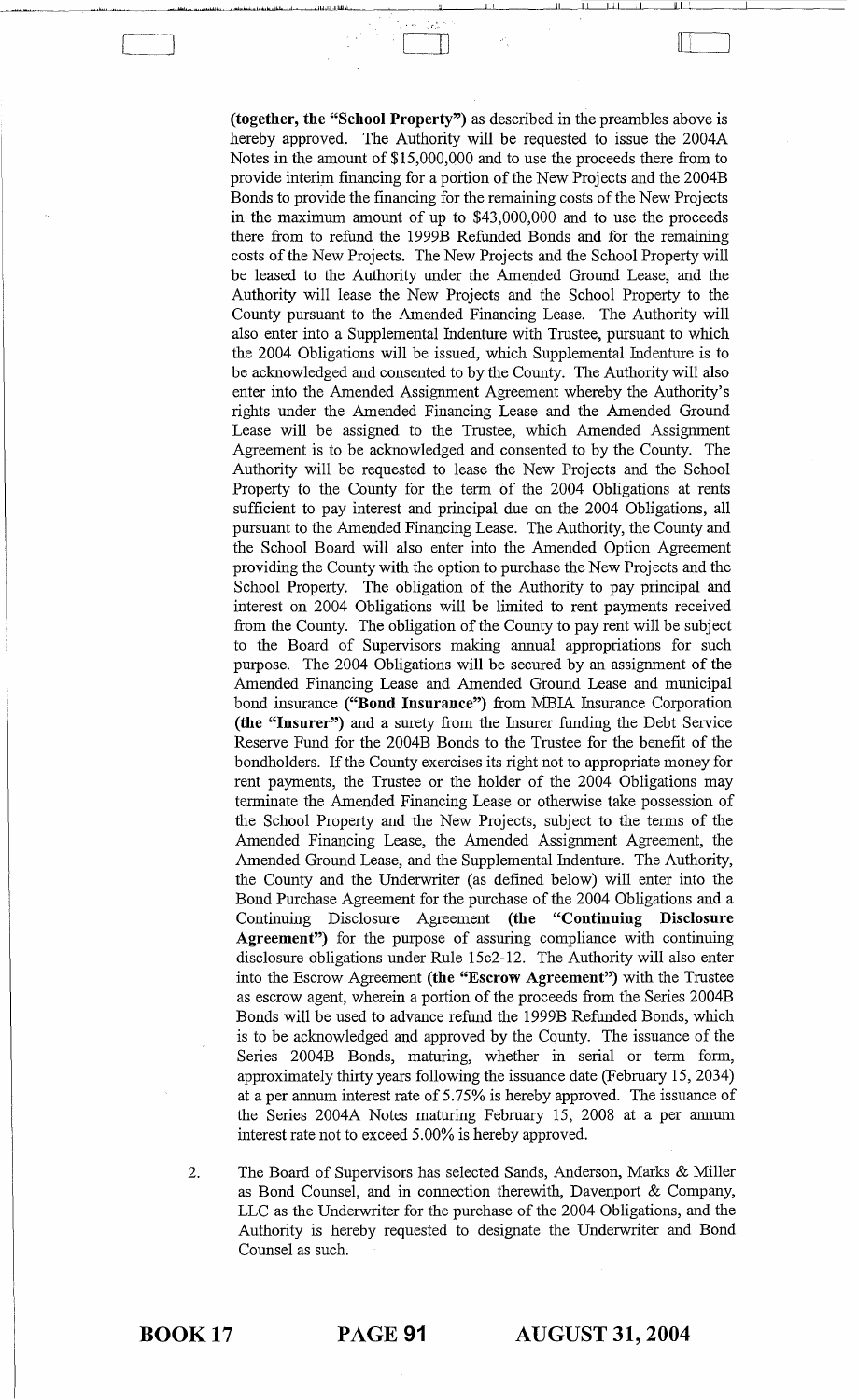- 3. The Chairman or Vice Chairman of the Board of Supervisors, and the County Administrator, either of whom may act, is hereby authorized and directed to execute and deliver the Documents and related instruments thereto, including but not limited to, municipal bond insurance, surety and investment agreements.
- 4. The Chairman or Vice Chairman, or County Administrator, either of whom may act, is hereby authorized and directed to execute and deliver an Application to the Authority in connection with the issuance of the 2004 Obligations, including, but not limited to the payment of the application fee therefore.
- 5. The Chairman or Vice-Chairman of the Board of Supervisors, either of whom may act, is hereby authorized and directed to acknowledge and consent to the provisions of the Documents and any other instruments executed by the Authority in connection with an assignment of the Amended Financing Lease, Amended Ground Lease, Bond Insurance and Surety for the purpose of securing the 2004 Obligations, including but not limited to designating and confirming the final interest rates, maturities, redemption provisions, payment dates, call dates and other terms of the 2004 Obligations and executing and delivering any agreements relating to the obtaining of municipal bond insurance to secure the 2004 Obligations.
- 6. The School Property and the New Projects are hereby declared to be essential to the efficient operation of the County and the County School System, and the Board of Supervisors anticipates that the School Property and the New Projects will continue to be essential to the operation of the County during the term of the Amended Financing Lease. The Board of Supervisors, while recognizing that it is not empowered to make any binding commitment to make appropriations beyond the current fiscal year, hereby states its intent to make annual appropriations in future fiscal years in amounts sufficient to make all payments under the Amended Financing Lease and hereby recommends that future Boards of Supervisors do likewise during the term of the Amended Financing Lease.
- 7. The Chairman or Vice-Chairman of the Board of Supervisors, the County Administrator, County Attorney, the County Treasurer and all other officers of the County are hereby authorized and directed to work with representatives of the Authority, the County Attorney, the Authority Counsel, Bond Counsel, and the Underwriter to perform all services and prepare all documentation necessary to bring the 2004 Obligations to market, including without limitation, final forms of the Documents and a preliminary and final official statement describing the 2004 Obligations and the Projects and the New Projects.
- 8. The County covenants that it shall not take or omit to take any action the taking or omission of which will cause the 2004 Obligations to be "arbitrage bonds" within the meaning of Section 148 of the Internal Revenue Code of 1986, as amended, including regulations issued pursuant thereto **(the** "Code"), or otherwise cause interest on the 2004 Obligations to be includable in the gross income for Federal income tax purposes of the registered owners thereof under existing law. Without limiting the generality of the foregoing, the County shall comply with any provision of law that may require the County at any time to rebate to the United States any part of the earnings derived from the investment of the gross proceeds of the 2004 Obligations.
- 9. The County covenants that it shall not permit the proceeds of the 2004 Obligations to be used in any manner that would result in (a) 10% or more of the proceeds of the 2004 Obligations being used in a trade or business carried on by any person other than a governmental unit, as provided in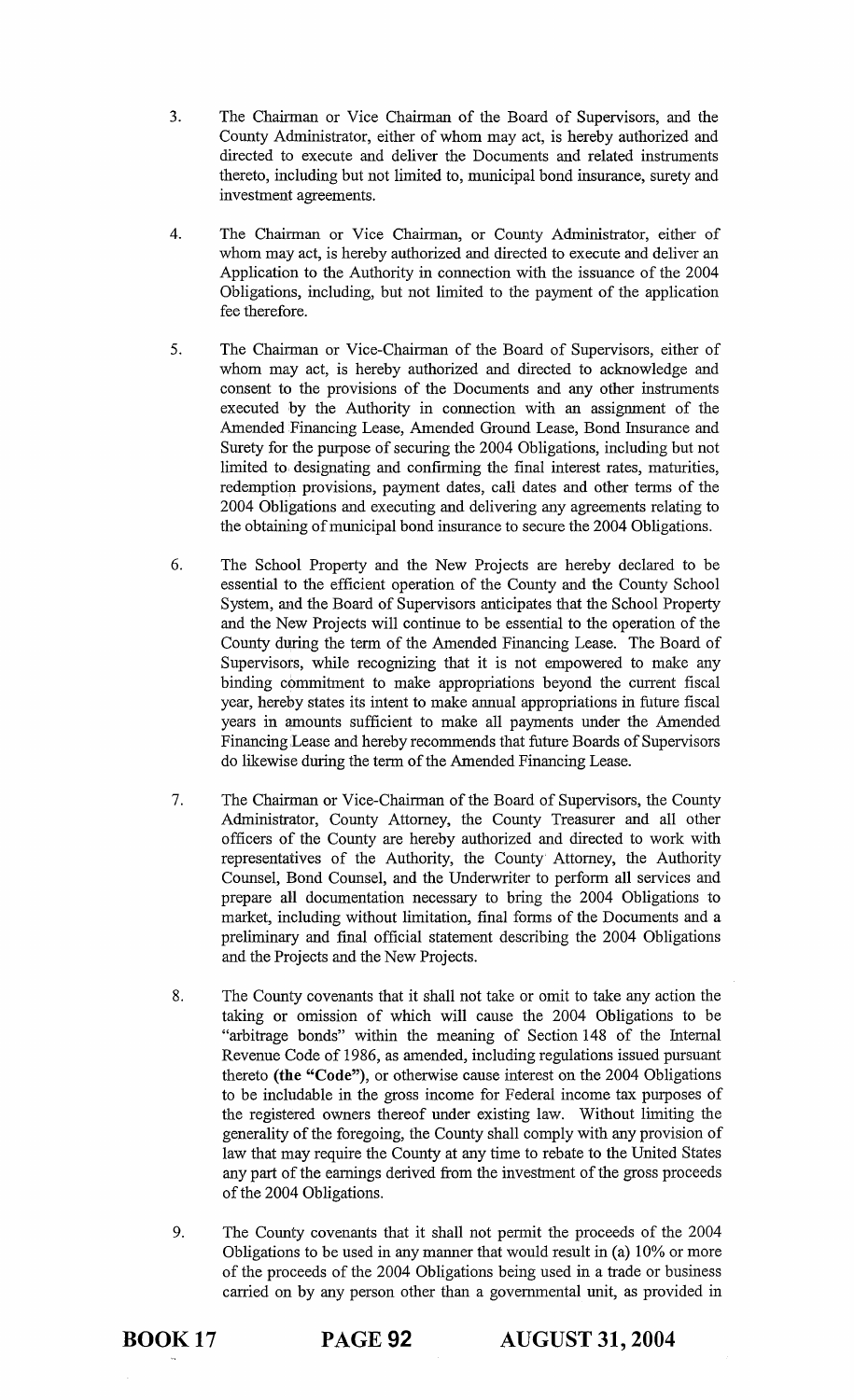Section 141(b) of the Code, provided that no more than 5% of such proceeds may be used in a trade or business unrelated to the County's use of the School Property and the New Projects, (b) 5% or more of such proceeds being used with respect to any "output facility" (other than a facility for the furnishing of water), within the meaning of Section  $141(b)(4)$  of the Code, or (c) 5% or more of such proceeds being used directly or indirectly to make or finance loans to any persons other than as governmental unit, as provided in Section l41(c) of the Code; provided, however, that if the County receives an opinion of nationally recognized bond counsel that any such covenants need not be complied with to prevent the interest on the 2004 Obligations from being includable in the gross income for Federal income tax purposes of the registered owners thereof under existing law, the County need not comply with such covenants.

... :...1 " 1Jw...Ju.......I~II.L1LlJillj~\_~ \_\_ -'L'i -,-I \_1--1-1 \_\_ --'I,I--L-U~LL1~\_\_\_\_\_\_\_.lLI\_I \_\_ \_\_\_\_\_' \_\_\_\_ \_

 $\sqcup$ 

- 10. The Board of Supervisors hereby consents to Sands, Anderson, Marks & Miller serving as Bond Counsel, Special Counsel to the Authority and the School Board and as County Attorney.
- 11. All other acts of the Chairman or Vice-Chairman of the Board of Supervisors and other officers of the County that are in conformity with the purposes and intent of this resolution and in furtherance of the issuance and sale of the 2004 Obligations and refunding of the 1999B Refunded Bonds, are hereby approved and ratified.
- 12. Any authorization herein to execute a document shall include authorization to deliver it to the other parties thereto and to record such document where appropriate.
- 13. The County hereby agrees, to the extent permitted by law, to indemnify, defend and save harmless the Authority, its officers, directors, employees and agents from and against all liabilities, obligations, claims, damages, penalties, fines, losses, costs and expenses in any way connected with the County, the issuance of the 2004 Obligations or the refunding of the 1999B Refunded Bonds.
- 14. The distribution of the Preliminary Official Statement and a final Official Statement, for the offering of the 2004 Obligations, is hereby authorized. The authorization and approval of the Preliminary Official Statement is deemed "final" for purposes of complying with Rule l5c2-12 of the Securities Exchange Act of 1934, as amended, and the County is understood and agreed to be the sole "obligated person" under such Rule.
- 15. The County represents and affirms to the Authority that no representations of any kind as to the School Property, the New Projects, the 1999B Refunded Bonds or the ability to repay the 2004 Obligations has been made by the Authority.
- 16. The County, in adopting this resolution, reaffirms its "official intent" to reimburse itself or the School Board, within the meaning of U.S. Treasury Regulation 1.150-2 promulgated under the Code for expenditures with respect to the New Projects made prior to issuance of the 2004 Obligations with proceeds of the 2004 Obligations.
- 17. This resolution shall take effect immediately.

PASSED AND ADOPTED this 31<sup>st</sup> day of August 2004.

Chairman

ATTEST:

BOOK 17 PAGE 92 **AUGUST 31, 2004**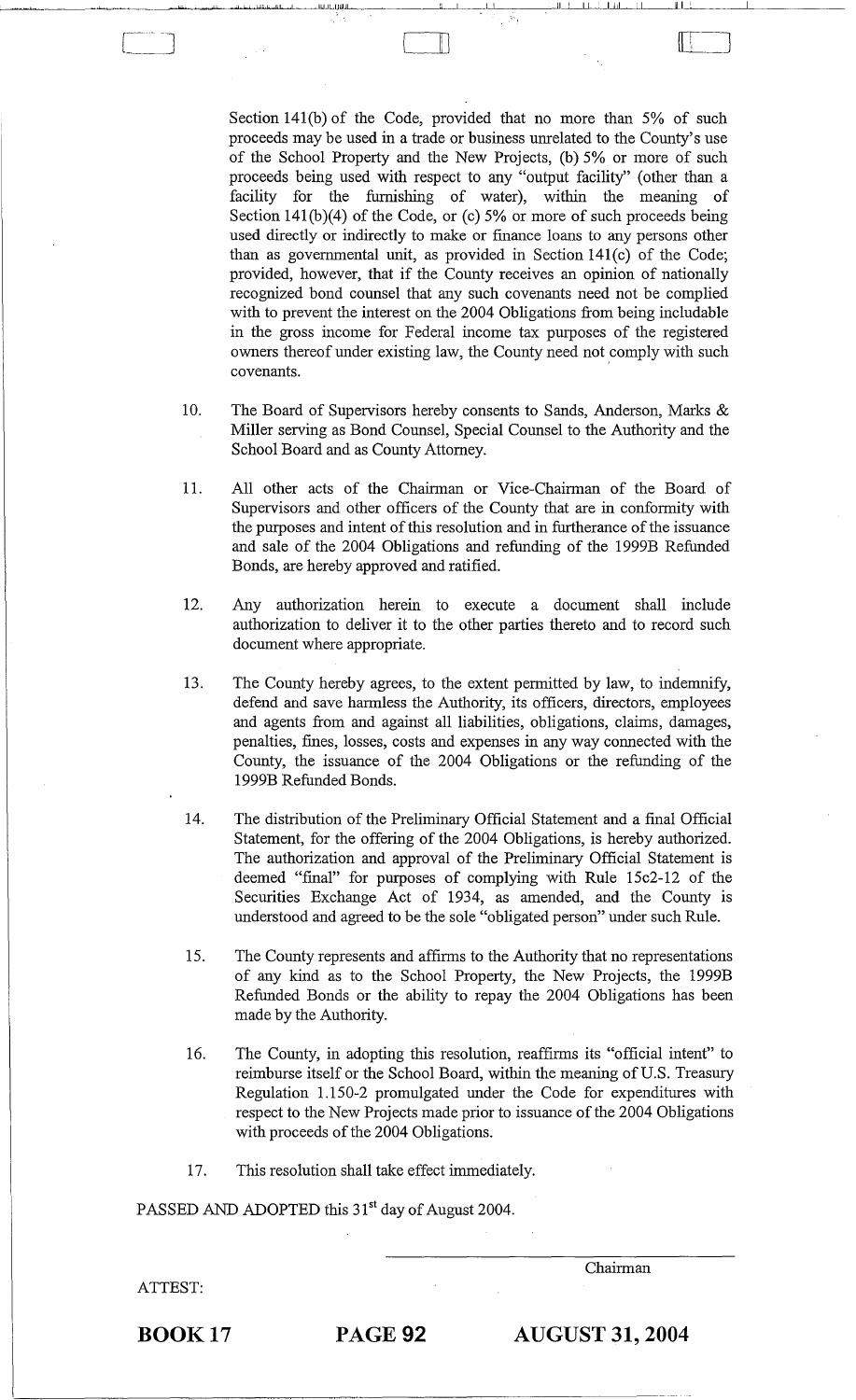### Clerk

The School Board and IDA approved similar resolutions. The pricing is set for September 21, 2004.

| IN RE: | <b>APPROPRIATION FOR PURCHASE OF SCHOOL BUSES</b>                                                                  |
|--------|--------------------------------------------------------------------------------------------------------------------|
| "TO:   | Mrs. Wendy W. Ralph, County Administrator                                                                          |
| FROM:  | Dr. Charles Maranzano, Acting Superintendent                                                                       |
| CC:    | Dr. James Lanham, Asst. Superintendent for Instruction and<br>Finance/Mrs. Wanda Short, Director of Transportation |
| DATE:  | August 23, 2004                                                                                                    |
| REF:   | <b>Appropriation for School Buses</b>                                                                              |

As you recall, as part of the budget process the Dinwiddie County Board of Supervisors agreed to appropriate \$550,000 from the fund balance to fund the purchase of 10 buses for Dinwiddie County Public School's Transportation Department. Although we are aware that funds are usually not actually appropriated until November, we request that the Board of Supervisors appropriate the funds for school buses at their next meeting.

We are making this request because of the lead-time needed to deliver buses to. us. We are currently looking at two different vendors for our buses. One company has two on the lot now and can deliver the remaining eight at the end of September. The other company has two on the lot now, but cannot deliver the remaining eight for at least120 days. Both companies are anticipating price increases af at least 10% this fall."

Upon motion of Mr. Moody, Seconded by Mr. Bowman, Ms. Moody, Mr. Stone, Mr. Bowman, Mr. Moody, Mr. Haraway, voting "Aye",

BE IT RESOLVED that the Board of Supervisors of Dinwiddie County, Virginia appropriated \$550,000 from the fund balance to the School Capital Fund for the purchase of 10 buses for the Dinwiddie County Public School's Transpartatian Department.

Mr. Haraway requested that the transportation department provide a list of the buses that were being taken out of service with the mileage.

### **IN RE: CLOSED SESSION**

Mr. Bowman stated I move to close this meeting in order to discuss matters exempt under section: §2.2-3711 (A)(1) of the Code of Virginia -**Personnel-** Environmental Land Technician; IT Specialist; Public Safety; **§2.2- 3711 (A)(3) - Acquisitnon of Property; §2.2-3711 (A)(5) - Industrial;** 

Mr. Stone seconded the motion. Ms. Moody, Mr. Stone, Mr. Bowman, Mr. Moody, Mr. Haraway voting "Aye", the Board moved into the Closed Meeting at 8:43 P.M.

A vote having been made and approved the meeting reconvened into. Open Sessian at 10:12 P.M.

### IN RE: CERTIFICATION

**Whereas, this Board convened in a closed meeting under §2.2-3711 A. 1**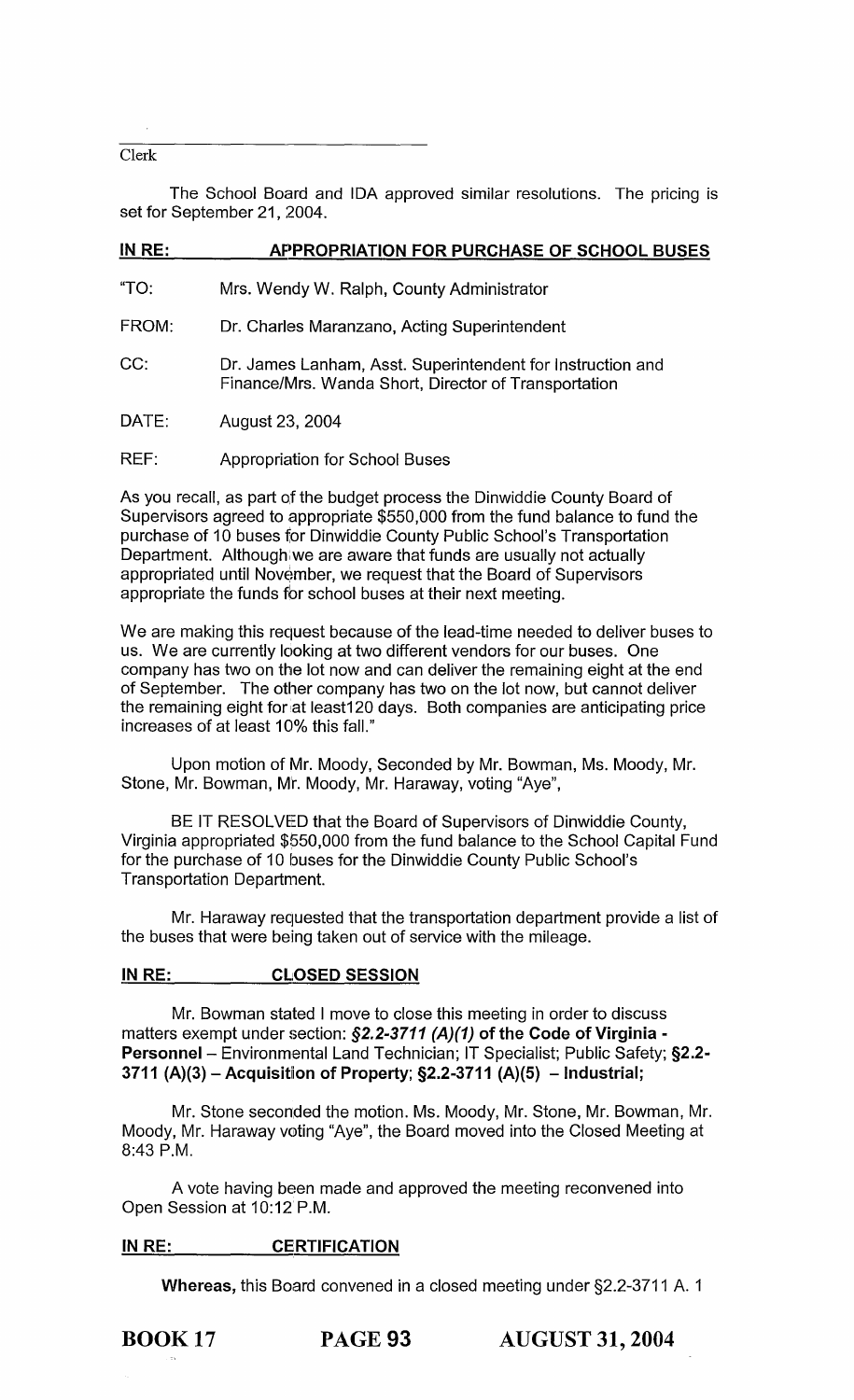Personnel - Environmental Land Technician; IT Specialist; Public Safety  $\S2.2 - 3711$  (A)(3) – Acquisition of Property; and  $\S2.2 - 3711$  (A)(5) – Industrial;

And whereas, no member has made a statement that there was a departure from the lawful purpose of such closed meeting or the matters identified in the motion were discussed.

Now be it certified, that only those matters as were identified in the motion were heard, discussed or considered in the meeting.

Upon motion of Mr. Stone, Seconded by Mr. Moody, Ms. Moody, Mr. Stone, Mr. Bowman, Mr. Moody, Mr. Haraway, voting "Aye", this Certification Resolution was adopted.

### IN RE: AUTHORIZATION FOR ACTION TO BE TAKEN TO CLOSE PURCHASE OF INDUSTRIAL PROPERTY

Upon Motion of Mr. Moody, Seconded by Mrs. Moody, Mr. Stone, Mrs. Moody, Mr. Bowman, Mr. Moody, Mr. Haraway voting "Aye",

BE IT RESOLVED by the Board of Supervisors of Dinwiddie County, Virginia that the Treasurer is authorized to wire funds in the amount of \$900,000 plus closing costs and the Chairman, County Administrator and County Attorney are authorized to take action as necessary to complete the closing of the Brown industrial site.

### IN RE: \_\_\_\_\_\_\_\_\_ ADJOURNMENT

Upon Motion of Mr. Stone, Seconded by Ms. Moody, Mr. Stone, Mrs. Moody, Mr. Bowman, Mr. Moody, Mr. Haraway voting "Aye", the meeting adjourned at 10:12 P.M.

dzm ~Yikk/L/rrml:ry7?2 *J*  Donald L. Haraway, Chairman

ATTEST: Wendy Weber Ralph County Administrator

*labr* 

~~~~~~~~~-~~~~~~I'----r:------rrr""'--~I·I~~~~~~-r~~~~~~~~-'--